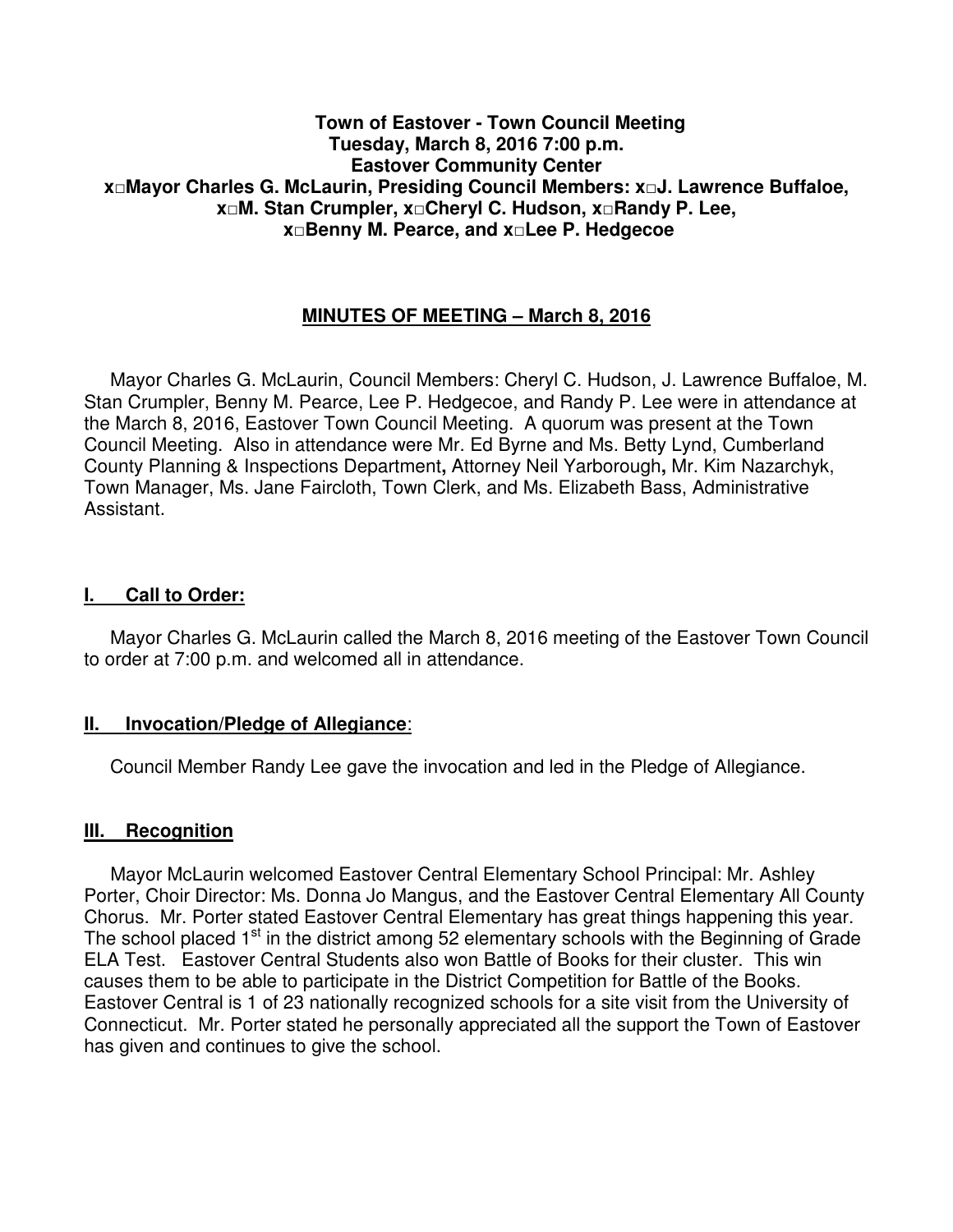Mr. Porter also stated Eastover Central is a School of Performing Arts and therefor Mr. Porter wanted to let the Council and audience hear their All County Chorus perform. Ms. Donna Jo Mangus presented 5 of 6 members of the All County Chorus. Six students were selected to participate in the All County Chorus. The students sang two songs; "How Can I Keep from Singing" and "In Anchor Bay". Mayor McLaurin and the Council stated their performance was exceptional and thanked them for coming and performing for the Council.

# **IV. Approval of Agenda:**

 Council Member Cheryl Hudson made a motion to approve the agenda. The motion was 2<sup>nd</sup> by Council Member Benny Pearce. The vote was unanimous for approval.

# **V. Public Comments:**

None.

# **VI. Consent Agenda:**

- 1. Consider approval of the Minutes for the February 9, 2016 Town Council Meeting.
- 2. Consider approval of the January, 2016 Financial Reports.

 Council Member Cheryl Hudson made a motion to approve the Consent Agenda as presented. The motion was 2nd by Council Member Randy Lee. The vote was unanimous for approval.

# **VII. Discussion Agenda:**

# **Agenda Item #1:**

**PUBLIC HEARING: CASE NO. P16-09 REVISION AND AMENDMENT TO THE EASTOVER COMMERCIAL CORE OVERLAY DISTRICT (CCO), SECTION 801 OF THE TOWN OF EASTOVER SUPPLEMENT TO THE COUNTY ZONING ORDINANCE, SPECIFICALLY SUB-SECTION D. DEVELOPMENT STANDARDS. (EASTOVER 03-08-16\*)** 

 Mayor Charles McLaurin stated **I now open the Public Hearing**. He then asked Mr. Ed Byrne from Cumberland County Planning & Inspections Department to brief the Council on Case No. P16-09. Mr. Byrne stated two motions will be made. The first motion is The Joint Planning Board recommends the council approve Case No P16-09 for a text amendment inserting specific provisions.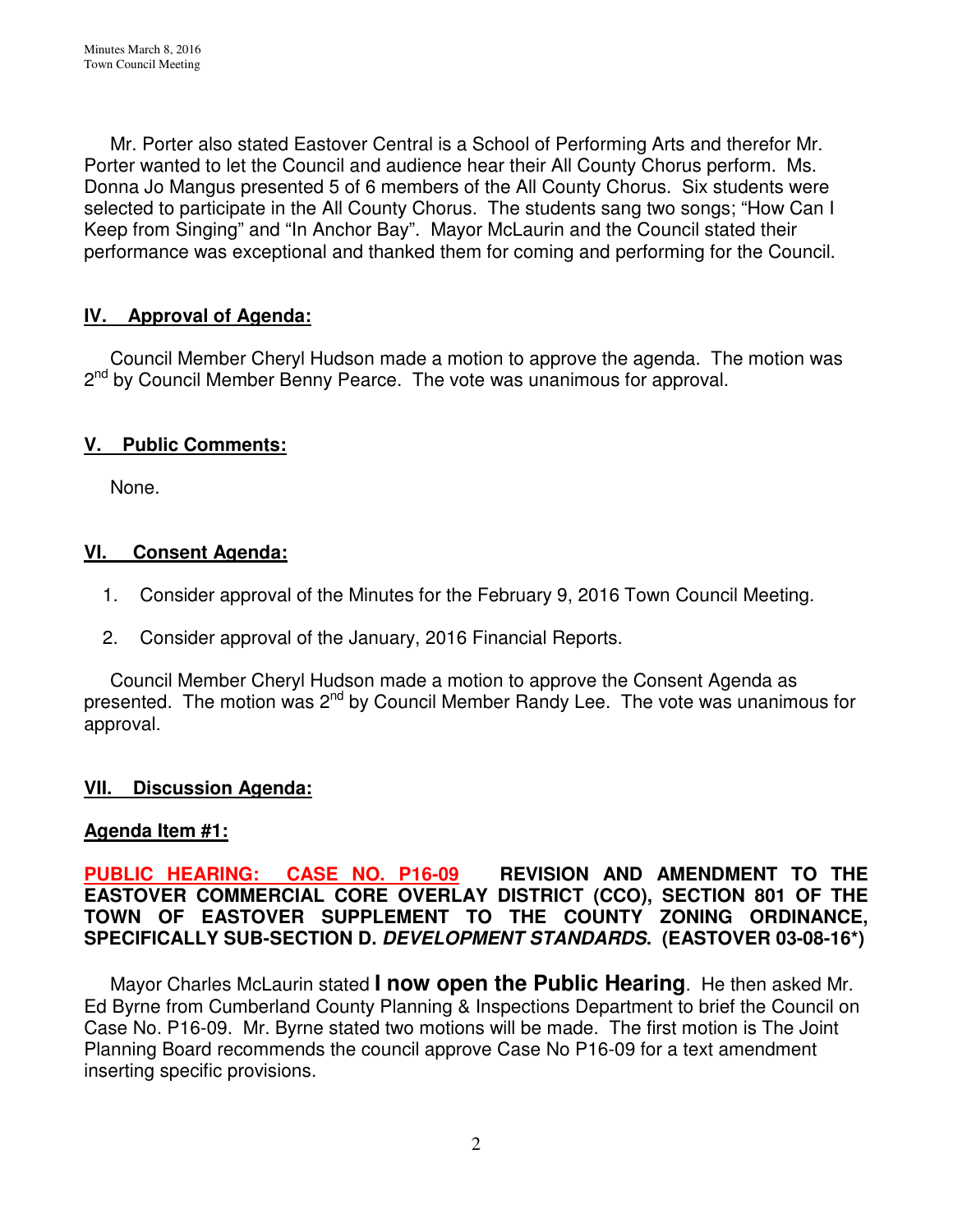The second motion states a recommendation of approval of the text amendment in Case No. P16-09 is consistent with the adopted comprehensive plan designated as the 2030 Growth Vision Plan. The board also recommends the Council find that the approval of the test amendment in Case No. P16-09 is reasonable because it was intended to prevent imposing unfair regulations for the potential development of properties.

 Council Member Cheryl Hudson made a motion to **close** the Public Hearing for Case No. P16-09. The motion was 2<sup>nd</sup> by Council Member Lawrence Buffaloe. The vote was unanimous for approval.

 Council Member Lawrence Buffaloe made a motion to approve Case No. P16-09 for reasonableness. The motion was 2<sup>nd</sup> by Council Member Cheryl Hudson. The vote was unanimous for approval.

 Council Member Cheryl Hudson made a motion to approve the text amendment in Case No. P16-09 for consistency. The motion was 2<sup>nd</sup> by Council Member Lawrence Buffaloe. The vote was unanimous for approval.

# **Agenda Item #2:**

**CASE NO. 99-117 CONSIDERATION OF THE ITZ ALL ABOUT YOU & SANCO CONSTRUCTION & TRUCKING BUILDING ADDITION; REQUEST FOR C(P) (CCOD) SITE PLAN APPROVAL, COUNTY ZONING ORDINANCE AND EASTOVER SUPPLEMENTAL**   $C(P)$  & WITHIN THE COMMERCIAL CORE OVERLAY **DISTRICT (CCOD); TOTAL ACREAGE: 2.40 +\-; LOCATION: 3465 MURPHY (SR 1832). (EASTOVER)** 

Mr. Ed Byrne briefed the Council on Case No. 99-117. Mr. Byrne stated the developer has proposed to add additional retail space and a storage area along the eastern side of the existing building. The site meets the design standards that the proposed addition affects. No changes will be made to the existing signage, but the owner would be required to get approval, in the future, if they plan to change the signage.

 Council Member Cheryl Hudson made a motion to approve Case No. 99-117. The motion was 2<sup>nd</sup> by Council Member Stan Crumpler. The vote was unanimous for approval.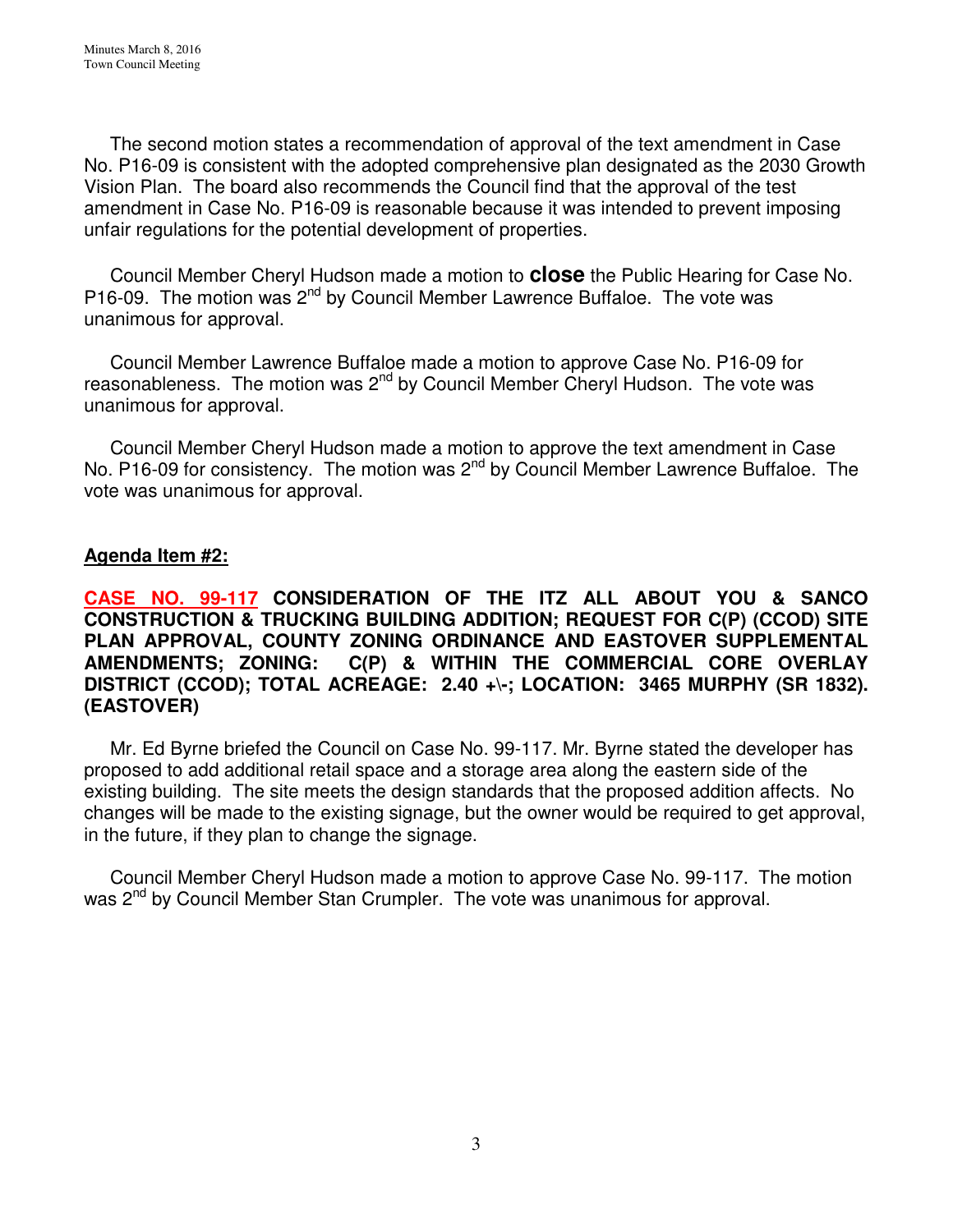# **Agenda Item #3:**

# **CASE NO. 15-124 CONSIDERATION OF THE EASTOVER TOWN HALL; REQUEST FOR C(P) SITE PLAN APPROVAL, COUNTY ZONING ORDINANCE AND EASTOVER SUPPLEMENTAL AMENDMENTS; ZONING: C(P) & W/IN THE COMMERCIAL CORE OVERLAY DISTRICT (CCOD); TOTAL ACREAGE: 2.36 +\-; LOCATION: 2160 MIDDLE ROAD (SR 1728). (EASTOVER)**

 Mr. Ed Byrne briefed the Council on Case No. 15-124. Mr. Byrne stated the Town of Eastover is asking for approval of the proposed Town Hall building on the subject property. The site is located within the Commercial Core Overlay District and subject to the requirements of this district. The proposed site plan layout generally complies with the minimum requirements for the Commercial Core Overlay District. Mr. Byrne also stated the sign for the town hall measures at 4'6" and the lettering will be 11" in height. It will be built with brick. The sign will be located along the Middle Road entrance.

 A motion to approve Case No. 15-124 was made by Council Member Lee Hedgecoe. The motion was 2<sup>nd</sup> by Council Member Lawrence Buffaloe. The vote was unanimous for approval.

 Council Member Cheryl Hudson made a motion to approve the location and design of the sign per the site review conditions. The motion was  $2^{nd}$  by Randy Lee. The vote was unanimous for approval.

# **Agenda Item #4:**

# **Discussion of Storm Water Study and Ordinance**

Town Manager, Mr. Kim Nazarchyk briefed the Council on the Storm Water Study and Ordinance. Mr. Nazarchyk stated that a meeting was held approximately one month ago on the Storm Water Study, at that meeting the Town Attorney Neil Yarborough wanted to review the Study.

 Attorney Yarborough informed the Council that the City of Fayetteville has an ordinance, but Cumberland County does not. The proposed storm water ordinance for Eastover has the basics, and Council should review and determine the level of standards they wished to adopt. It is better to begin with the least restrictive, and work up. Mr. Yarborough also encouraged the Council to begin thinking about implementing a storm water drainage system, one that could be added to as the Town experienced future development. He advocated a capital improvement plan for identifying design, and sources of funding. After a short discussion, Council took no action, but will discuss at the Planning Workshop on Wednesday.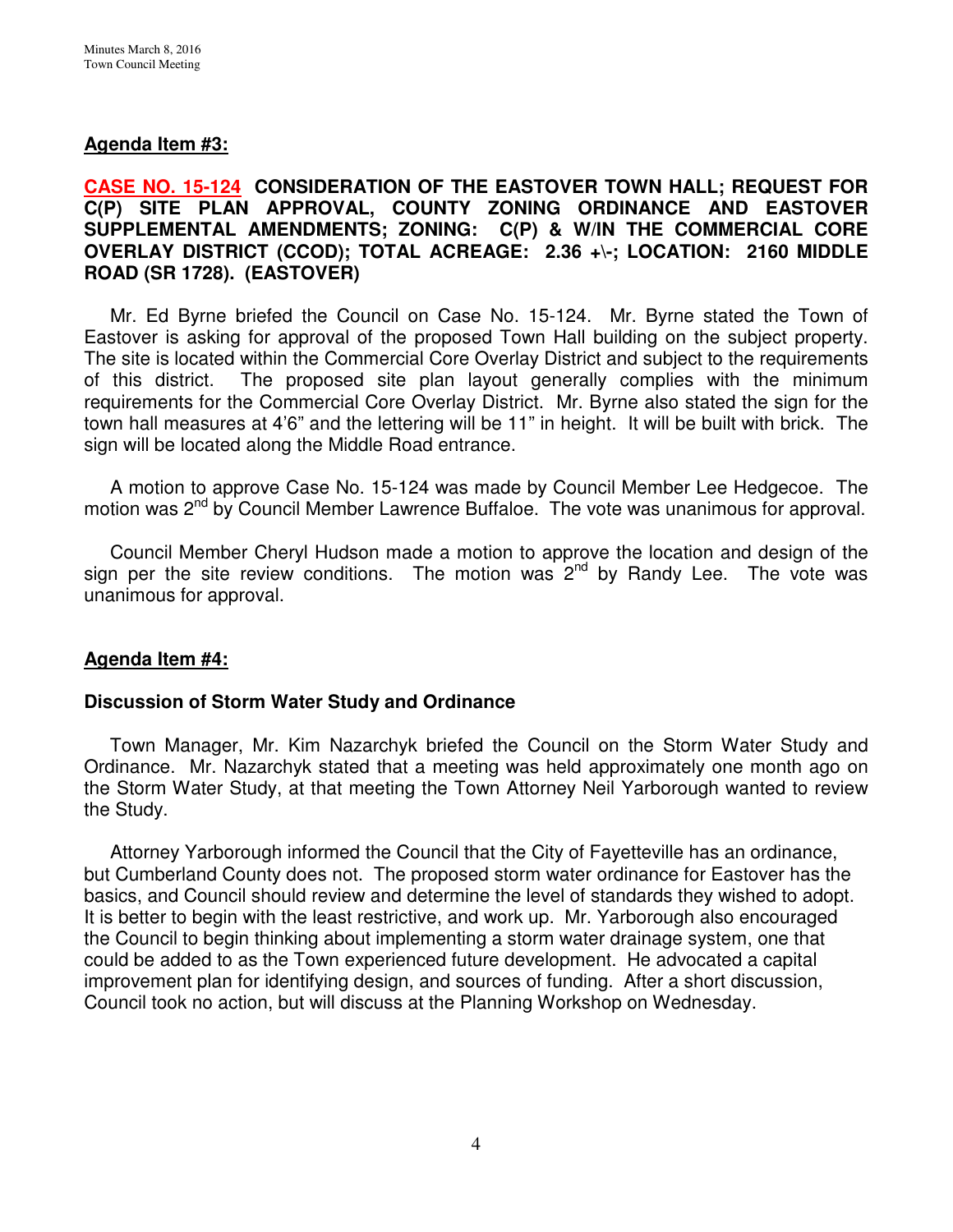## **VIII. Receive Mayors Update:**

Mayor Charles McLaurin stated the Town of Eastover now has approval for the new town limit signs to be placed at the north and south ends of Eastover. Town Manager Kim Nazarchyk stated the signs would be discussed at the Wednesday Planning Workshop.

 Mayor McLaurin asked the Town Manager, Kim Nazarchyk about the new road to the Eastover Ballpark. Mr. Nazarchyk stated he had the surveys and appraisals ready. He also had a good idea of what the cost would be for the new road. He stated he is waiting to hear from a landowner to see if they are willing to sell.

# **IX. Receive Town Council Update:**

Council Member Cheryl Hudson gave a brief update about the community foundation grant. Council Member Hudson stated she had 4 out of 5 members selected for the committee. She had asked one member from each community program; Eastover Civic Club, Eastover Community Watch, Dig a Bit Garden Club, Eastover Town Council, and Eastover Ballpark Association. Council Member Cheryl Hudson was waiting to hear from someone from the Eastover Ballpark Association. She stated there would be a community forum in a couple of weeks. The Committee for the Grant Program will notify everyone as to when and where the forum will be held. Council Member Hudson stated a purpose for the grant had to be decided by March 31, 2016.

# **X. Receive Town Managers Update:**

 Mr. Kim Nazarchyk stated he had checked into the road situation at the intersection of Baywood Road and Murphy Road. Currently there is a four-way stop sign at the location. Mr. Nazarchyk said he contacted Division of Transportation (DOT) and they stated they would put a roundabout in that location. Several Council Members were concerned with this because farming equipment, school buses, and young drivers would be using this roundabout. The Council also had concerns of how much property would be taken from adjacent property owners once this is effective. Mr. Nazarchyk said all concerns would be placed in the Resolution that Attorney Neil Yarborough will prepare for the Town of Eastover to send to Division of Transportation.

 A motion to have the Resolution prepared, with all concerns worded legally, by Attorney Neil Yarborough was made by Council Member Randy Lee. The motion was 2<sup>nd</sup> by Council Member Cheryl Hudson. The vote was unanimous for approval.